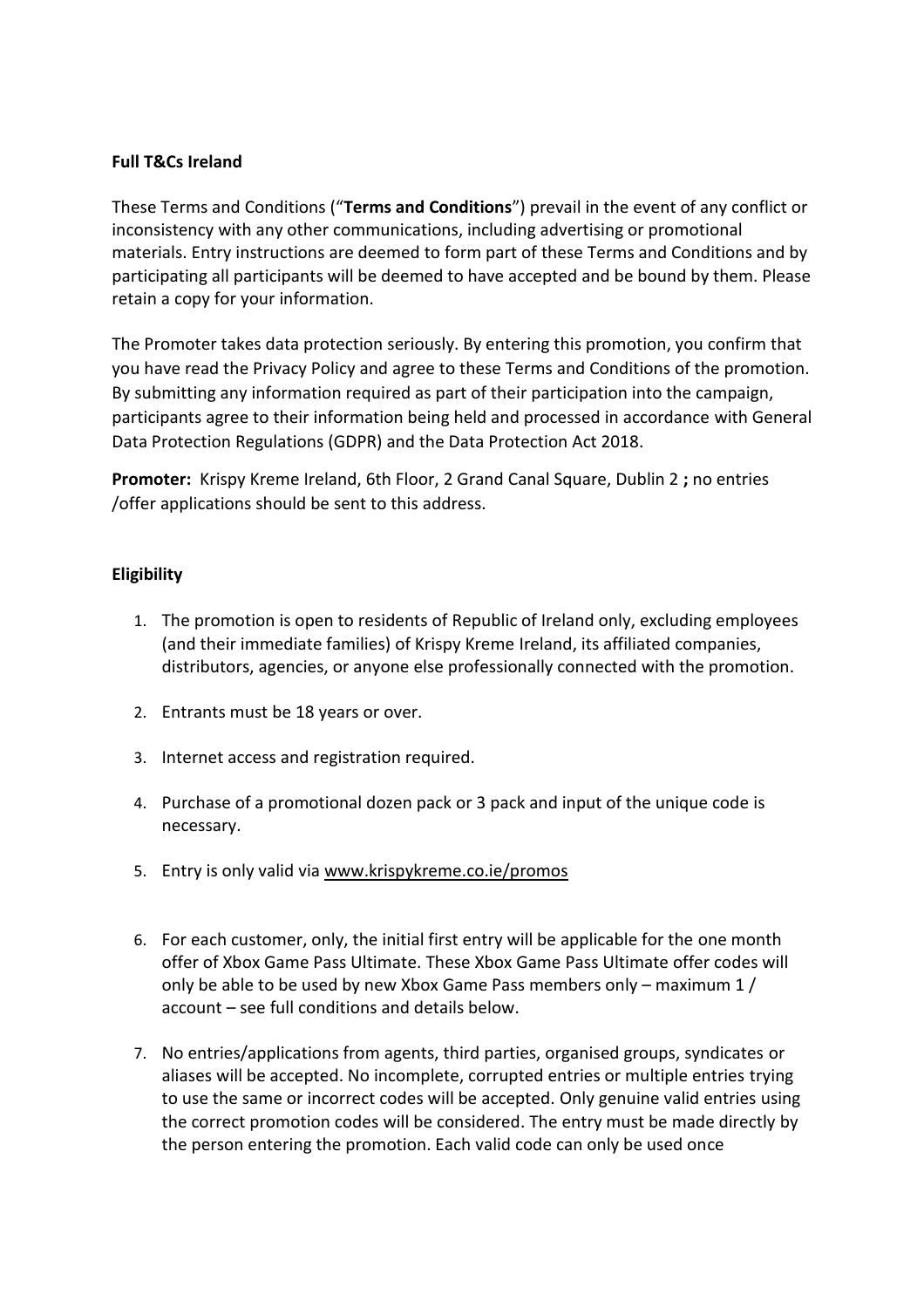8. Each entry to the promotion must have a new pack code as part of the entry requirements. Anyone trying to circumvent the rules stated in these Terms & Conditions by using alternative details will be disqualified from this promotion.

## **Promotional Period**

- 9. The main promotional period for a chance to instantly win a prize Xbox Series S console online and apply with the customer's first entry only for the promotional offer (New Xbox Game Pass members only) opens at 00:00 on 06.06.22 and closes at 23:59 on 03.07.22.
- 10. There will also be a late entry period which will run between 00.00 on 04.07.22 to 23.59 on 31.08. 22.
- 11. Any entries and applications submitted outside these promotional dates will not be included in the main online promotion or the promotional offer or the late draw

# **How to Enter**

.

- 12. For your chance of winning and to obtain a one month of Xbox Game Pass Ultimate offer with your first entry/application. These Xbox Game Pass Ultimate offer codes will only be able to be used by new Xbox Game Pass members only – maximum 1 / account – see full conditions and details below:
	- purchase a Krispy Kremes Xbox promotional dozen or 3 pack, while stocks last.
	- retain the promotional dozen or 3 pack box with the unique code on for entry / claiming the offer.
	- Scan the QR code on-pack or visit [www.krispykreme.co.uk/](http://www.krispykreme.co.uk/)promos and enter your Full name, Email (which is personal and accessible throughout the promotion) and the 12 digit unique code on the special promotional dozen box found on the front of the promotional packaging under the front flap plus select country and store.

### Online Instant Win

13. On the entry has been completed via the promotional website all valid entrants with all the various information will see immediately if, during the Promotional period, they are an online winner of an instant prize of one of the Xbox Series S consoles. If entrants are a winner they will receive a confirmation email which they need to keep and action the communication requested in the correspondence.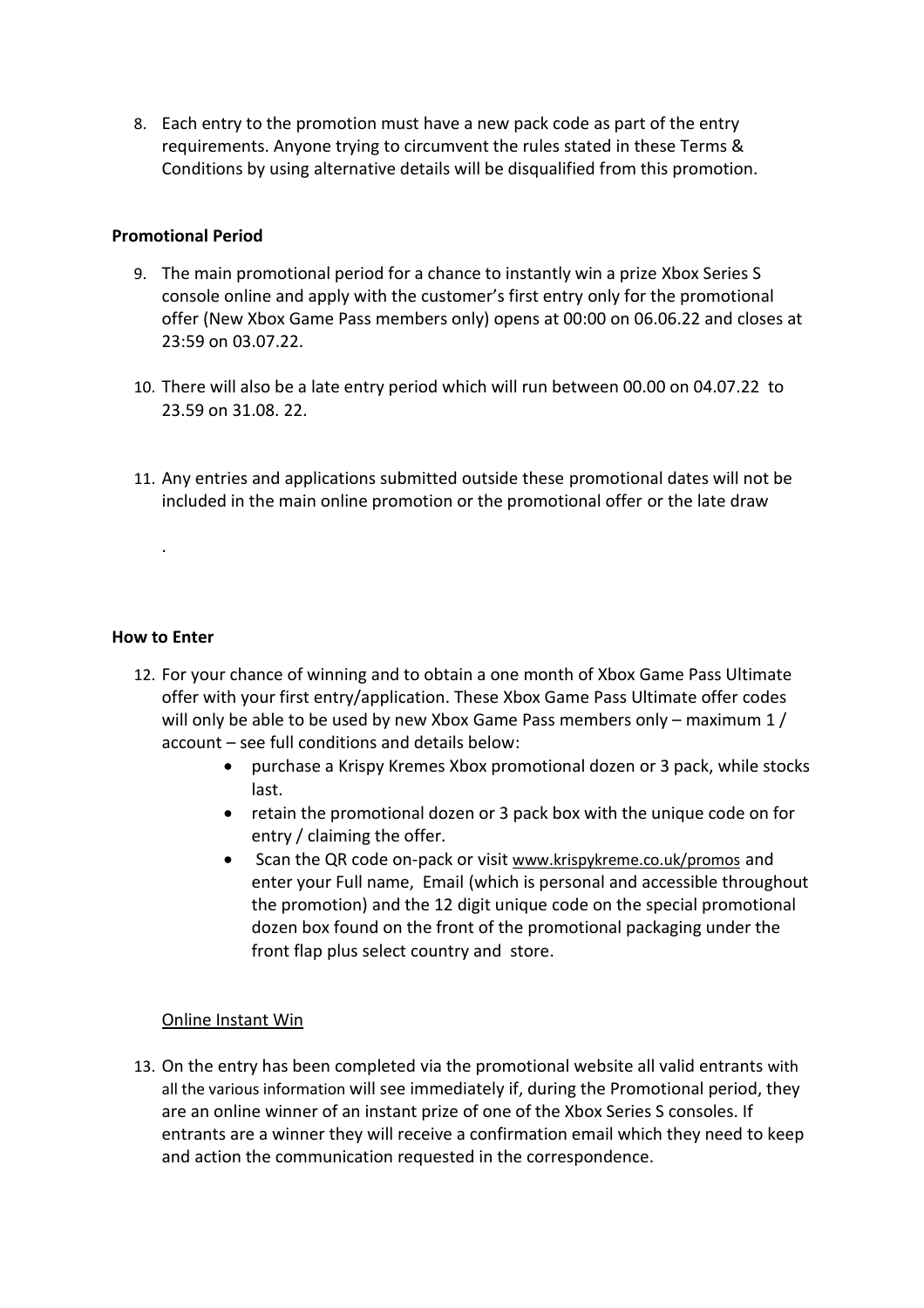- 14. Only valid entry information will be accepted, and the Promoter reserves the right to disqualify and reject any inappropriate entries. All entry information is subject to verification and interrogation. Entry information may not be sold or exchanged.
- 15. In the event of suspicious activity, the Promoter reserves the right to request proof of purchase, gather information or obtain further evidence to confirm the legitimacy of the entry / win.

# Initial Xbox Game Pass Ultimate offer

16. For all customers initial entry only, once checked and verified, the Promoter will send a confirmation email to the claimant detailing the requirements for the Xbox Game Pass Ultimate one month claim offer. These Xbox Game Pass Ultimate offer codes will only be able to be used by new Xbox Game Pass members only – maximum 1 / account – see full conditions and details below

# Promotional packaging

.

- 17. Promotional codes can be found on the following promotional packs, subject to location, stock and availability. (Especially in some outlets where there could be limited supply).
	- Retail Krispy Kreme stores and via click and collect: Choose Your Own Dozen Xbox promotional pack and Sharer Dozen
	- Grocery and services Krispy Kreme cabinets: Sharer Dozen Xbox promotional pack, and 3 pack
	- Delivery via Just Eat, Deliveroo and Uber Eats: Choose Your Own Dozen Xbox promotional pack or Sharer Dozen Xbox promotional pack (location dependant)

### PRIZE & REWARD DETAILS

### **The Prize**

- 18. Xbox Series S console
- 10 prizes available for ROI (no more than 3 prizes available in each weeks prize fund)

Next-gen performance in the smallest Xbox ever. The next generation of gaming brings our largest digital launch library yet to our smallest Xbox ever. With more dynamic worlds, faster load times,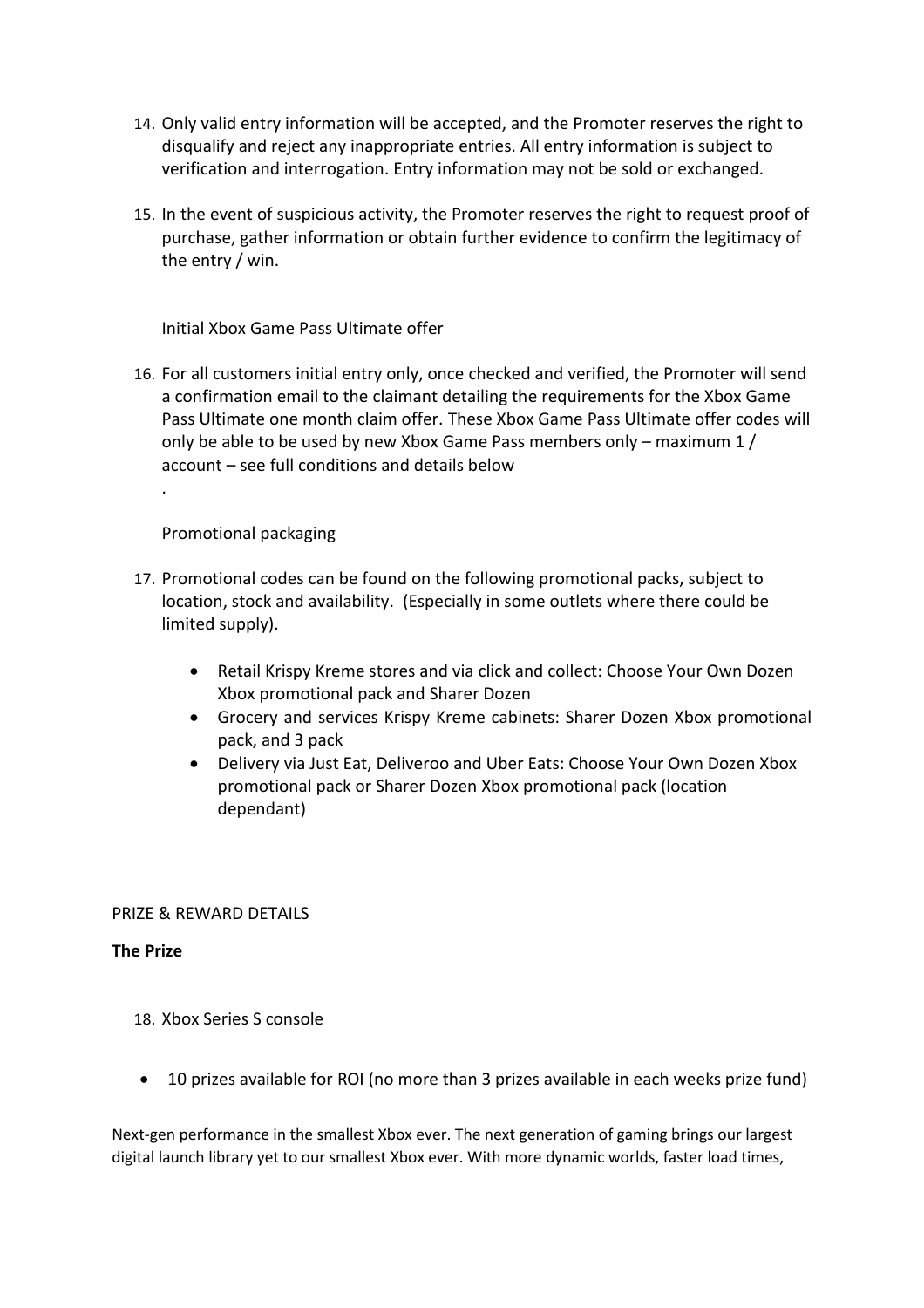and the addition of Xbox Game Pass (sold separately), the all-digital Xbox Series S is the best value in gaming.

#### **REDEFINE SPEED**

The Xbox Velocity Architecture, powered by a custom SSD, works together with the innovative system on a chip (SOC) technology to provide gameplay up to 120FPS on our smallest console ever.

GO, GO, GO

**Faster load times.** Sip quick. Games load significantly faster with the custom SSD in the Xbox Series S.

**Change the game.** With Quick Resume, you can seamlessly switch between multiple different titles and resume instantly from where you left off.

New generation console. New generation games.

Embark on new adventures the way they're meant to be experienced on the Xbox Series S.

#### **TECH SPECS**

#### PROCESSOR

**CPU.** 8X Cores @ 3.6 GHz (3.4 GHz w/SMT) Custom Zen 2 CPU **GPU.** 4 TFLOPS, 20 CUs @1.565 GHz Custom RDNA 2 GPU **SOC Die Size.** 197.05 mm[2](https://www.xbox.com/en-GB/consoles/xbox-series-s#legal2)

MEMORY & STORAGE

**Memory.** 10GB GDDR6 128 bit-wide bus

**Memory Bandwidth.** 8GB @ 224 GB/s, 2GB @ 56 GB/s.

**Internal Storage.** 512GB Custom NVME SSD

**I/O Throughput.** 2.4 GB/s (Raw), 4.8 GB/s (Compressed, with custom hardware decompression block)

**Expandable Storage.** Support for 1TB Seagate Expansion Card for Xbox Series X|S matches internal storage exactly (sold separately). Support for USB 3.1 external HDD (sold separately).

VIDEO CAPABILITIES **Gaming Resolution.** 1440p **Performance Target.** Up to 120 FPS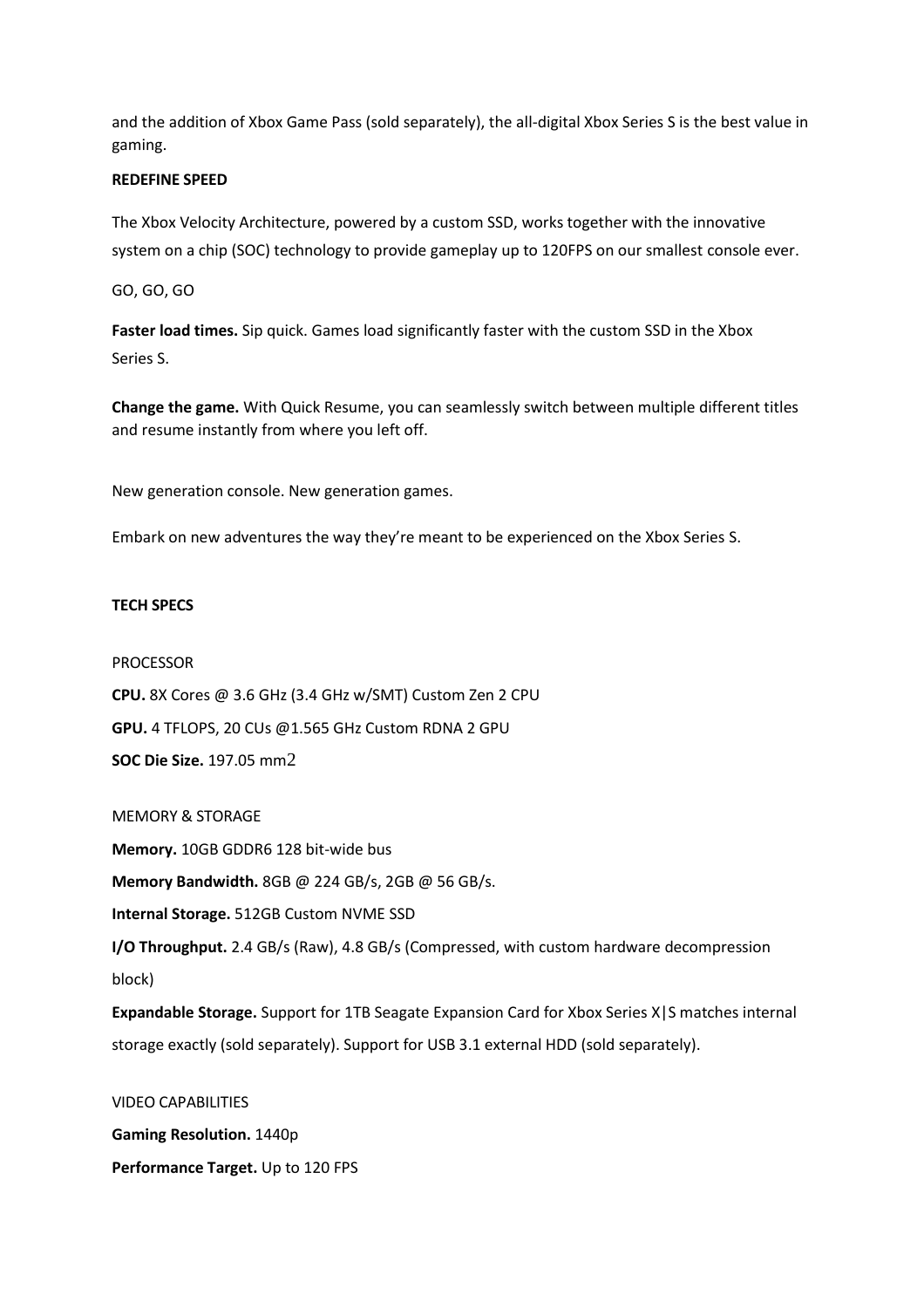**HDMI Features.** Auto Low Latency Mode. HDMI Variable Refresh Rate. AMD FreeSync.

SOUND CAPABILITIES L-PCM, up to 7.1 Dolby Digital 5.1 DTS 5.1 Dolby TrueHD with Atmos PORTS & CONNECTIVITY **HDMI.** 1x HDMI 2.1 port **USB.** 3x USB 3.1 Gen 1 ports **Wireless.** 802.11ac dual band **Ethernet.** 802.3 10/100/1000

**Accessories radio.** Dedicated dual band Xbox Wireless radio

19. Prizes are strictly non-transferable and must not be sold, auctioned nor advertised for sale whether on the internet, in newspapers or elsewhere. Any person found in breach of this term will be disqualified from participating. No cash alternatives or other alternative prize will be available in whole or in part, except in the event of circumstances outside the reasonable control of the Promoter, whereby the Promoter reserves the right to substitute the prizes with prizes of equal or greater value. The prize will only be awarded directly to the Winner.

The reward offer

### 20. One month of Xbox Game Pass Ultimate (sign up / account required)

XBox Game Pass Ultimate 1 month. Play over 100 high-quality games with friends on console, PC and on Phone and Tablets for one low mothly price\*

### Xbox Game Pass Ultimate Terms;

**Redeem the code that will be emailed to you before the end of the promotion at microsoft.com/redeem by the end of July 2022 . \***Valid for new Xbox Game Pass members only. Credit card required. Unless you cancel, you will be charged the thencurrent regular membership rate when the promotional period ends. Terms, exclusions, and streaming limits apply. After term, active membership required to play games and online multiplayer. Game catalog varies over time, region, and by device. DLC sold separately; if a game is removed from catalog or your membership ends, you will need to purchase the game separately to use your DLC. All conversions to Ultimate are final.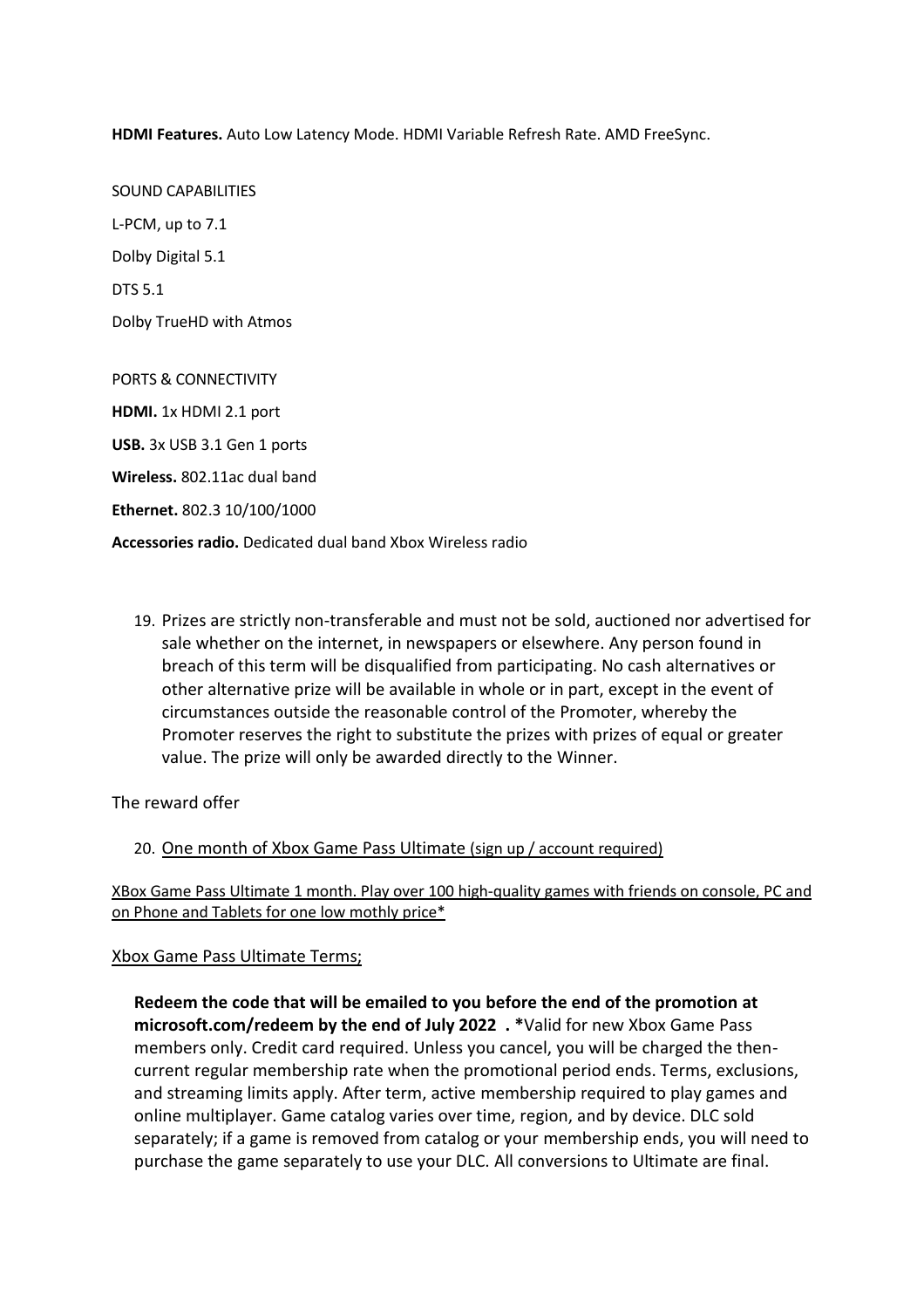Details and system requirements at [www.xbox.com/gamepass.](http://www.xbox.com/gamepass) Limit: 1 per Microsoft account.

Includes Xbox Game Pass (for Console/PC) and Xbox Live Gold. Play on: Xbox Series X|S, Xbox One, Windows 10, & on Android (cloud gaming). **Requires:** Download(s), system apps, significant storage, broadband (fees may apply), and Microsoft account (microsoft.com/msa). Windows 10 requires latest OS updates; excludes S Mode and ARM. Cloud gaming in supported regions requires compatible device, games and controller. **Terms:** Games in catalog, features and service will vary over time, by region/platform, and may be retired. If a game is removed from catalog, purchased ingame content requires separate game purchase. Check your game to see if Xbox Live Gold is required. Except as required by law, codes are nonrefundable. xbox.com/gamepass ©/™/® 2022 Microsoft.

One Microsoft Way Redmond, WA 98052-6399, USA

Promotional: Not for individual resale.

# **Codes**

- 21. Only valid promotional codes from the Xbox promotional dozen box or 3 pack promotional boxes will be accepted. All promotional codes and entries are subject to verification. Xbox promotional codes have no cash value and may not be sold or exchanged. Other manufacturer's information, references or printing errors do not constitute codes.
- 22. The Promoter does not assume any responsibility for promotional codes damaged or defaced in the way the product packaging is opened. If a consumer cannot read their promotional code due to a genuine printing error or If you are unable to read your code or it is incomplete, please call the consumer helpline: Consumer helpline: +441276 601 170 (Monday – Friday, 8am – 5pm, Saturday and Sunday 9am – 3pm) or emai[l helpdesk@krispykreme.ie](mailto:helpdesk@krispykreme.ie) where your request will be logged and reviewed pending a replacement code being sent if valid.
- 23. After 23:59 on 03.07.22. all unredeemed codes will be invalid for entry into the Promotion as the Promotional period will have ended
- 24. All promotional codes are unique, and each valid code can only be entered and redeemed once. Once entered and redeemed, codes will be rendered void for further entry attempts. Any attempt to enter a code more than once will disqualify entry and any potential prize award or offer will be forfeited.

# **Winner selection, notification and offer claim details**

25. **Online Instant Winners -** During the promotion, online instant win prizes are randomly allocated and linked to open 'winning moments' that have been randomly pre-selected by a secure independently verified computer programme. There are 10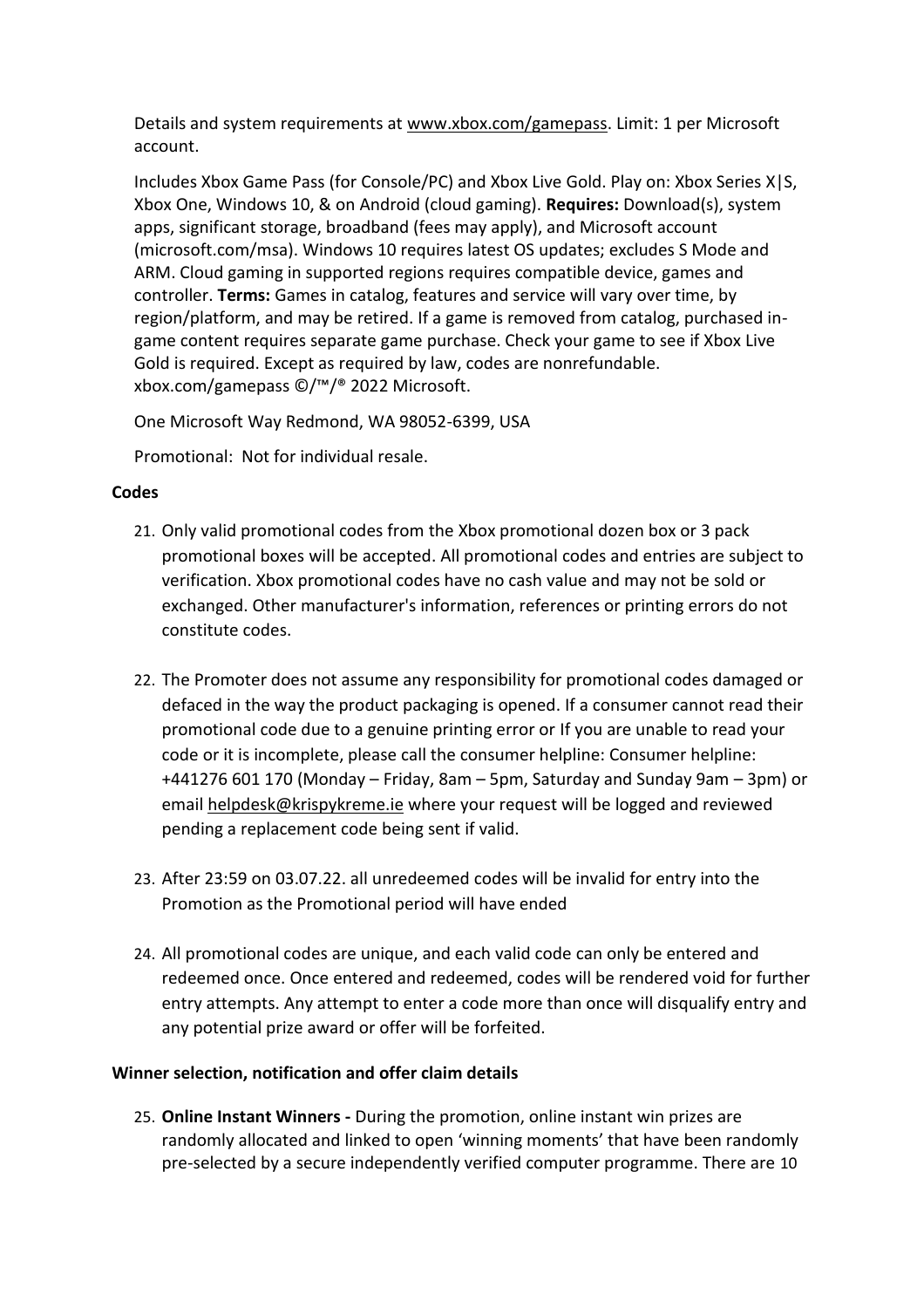winning moments available throughout the promotion. The first person to enter a unique promotional code at the same time or be the first after any allocated winning moment will have been deemed to have won. All allocated prizes are available to be won but may not be won if not all the winning moments are matched.

- 26. The winning moments are available to be won throughout the entire Promotional period. There will be no fixed number of instant wins each day or week. Prizes will roll over from day to day and week to week, until the end of the promotion and thus are available to be won at any point throughout.
- 27. There will be a total of 10 ROI winners over the Promotional period with no more than 3 prizes available in each weeks prize fund.
- 28. Instant win winners will be notified online immediately after entry and told to keep an eye on their inbox where they will be sent a confirmation email within 14 working days (using the email address submitted upon entry) to confirm their win (subject to verification).
- 29. The confirmation email will reiterate them receiving their on-screen notification and winners will be asked to provide additional information which includes their full address and proof of ID via a secure link within 14 days to start the verification process. Once verified they will receive a confirmation email informing them that their prize will be with them as soon as practical, which is likely to be within 60 days of the confirmation of claim. It is the responsibility of entrants to check junk/spam folders to ensure they are in receipt of any communications.
- 30. The Promoter will make reasonable efforts to contact the winners and then after successful contact, to receive information to allow fulfilment of the claim and to arrange the prize dispatch. Regular reminder emails (up to 3) will be sent out to winners until they either redeem their prize in full or the Promoter forfeits the prize. Inaccurate information may result in the prize being forfeited. If a winner has not responded to notifications after 14 working days or if a selected winner is ineligible, otherwise in breach of these Terms and Conditions, or unable to take up the prize for any other reason, the Promoter reserves the right to withdraw the prize and to forfeit this origin win to them. Winners should retain their notification email message until their win has been verified.
- 31. The Xbox Series S consoles will be fulfilled via secure tracked courier delivery. Prizes will be dispatched as soon as practical and ideally within 28 working days of the confirmation of each winner's additional information, including postal address and any other information required. Once all the administration details are confirmed, and/or if circumstances change the Promoter will endeavour to keep the winners informed of dispatch details
- 32. One **month Xbox Game Pass Ultimate offer.** Participants will, with their first entry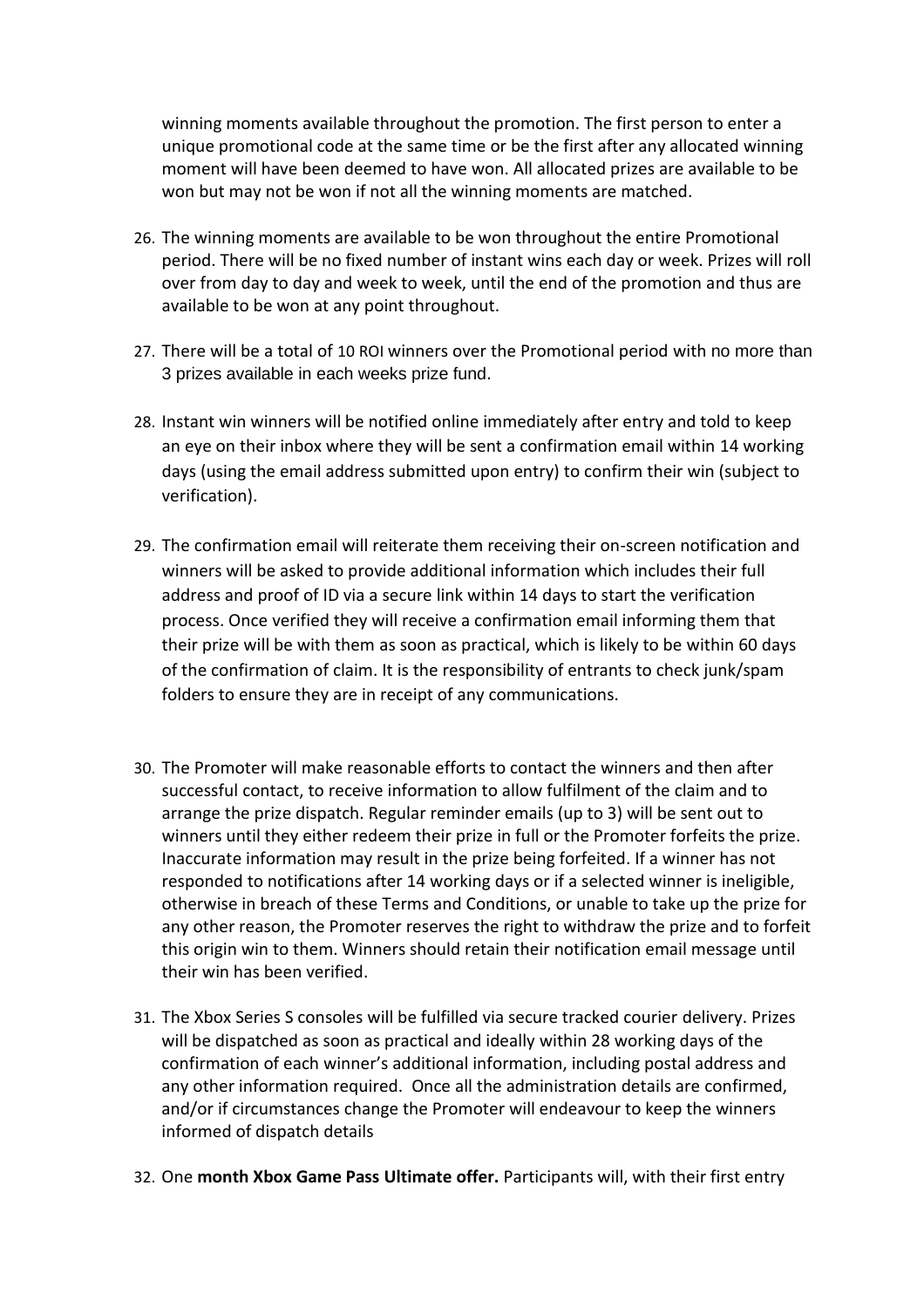into the promotion, receive an offer for one month of Xbox Game Pass Ultimate. This will be emailed to the email address they supplied on entry. These Xbox Game Pass Ultimate offer codes will only be able to be used by new Xbox Game Pass members only – maximum 1 / account – see full conditions and details

- 33. Digital codes for one month of Xbox Game Pass Ultimate will be emailed to winners within 14 working days and must be redeemed by the end July 2022.
- 34. The Promoter accepts no responsibility for failed delivery due to provision of incorrect contact details. Any prize or offer that is returned undelivered/ rejected will be assumed unwanted.

### **General Information**

- 35. The Promoter reserves the right to verify all entries, winners and applications and to refuse to award a prize or the offer, withdraw prize entitlement or the offer and/or refuse further participation in the promotion and disqualify the participant where there are reasonable grounds to believe there has been a breach of these Terms and Conditions or any instructions forming part of this promotions entry requirements, offer conditions or otherwise where a participant/applicant has gained unfair advantage in participating in the promotion, the offer or won using fraudulent means.
- 36. Subject to the Promoters Privacy Policy a list of winners' surnames and their counties will be available by posting your request to FAO Marketing Krispy Kreme Ireland, 6th Floor, 2 Grand Canal Square, Dublin 2 within 3 months of the promotion closing. The promoter reserves the right to refuse any or all such requests. Should a winner object to their information being made available, they should contact the Promoter by emailing [helpdesk@krispykreme.ie.](mailto:helpdesk@krispykreme.ie) The promoter may nevertheless disclose the information to the relevant Advertising Standards Authority if required to do so.
- 37. Proof of entry/applying is not proof of purchase. Responsibility cannot be accepted for entries or applications that are lost, damaged or delayed, nor any associated costs to entrants.
- 38. Winners of the prizes may be required if they consent to take part in reasonable publicity relating to this promotion without further remuneration.
- 39. All applicants and entrants are required to provide one genuine email address that is personal, valid and accessible throughout the promotional offer period and the specific proofs of purchase as requested. In the event that the specified information is not provided or is incorrect, the offer claim or entry will be considered incomplete and therefore invalid.
- 40. The Promoter's decision is final in all matters pertaining to the promotion.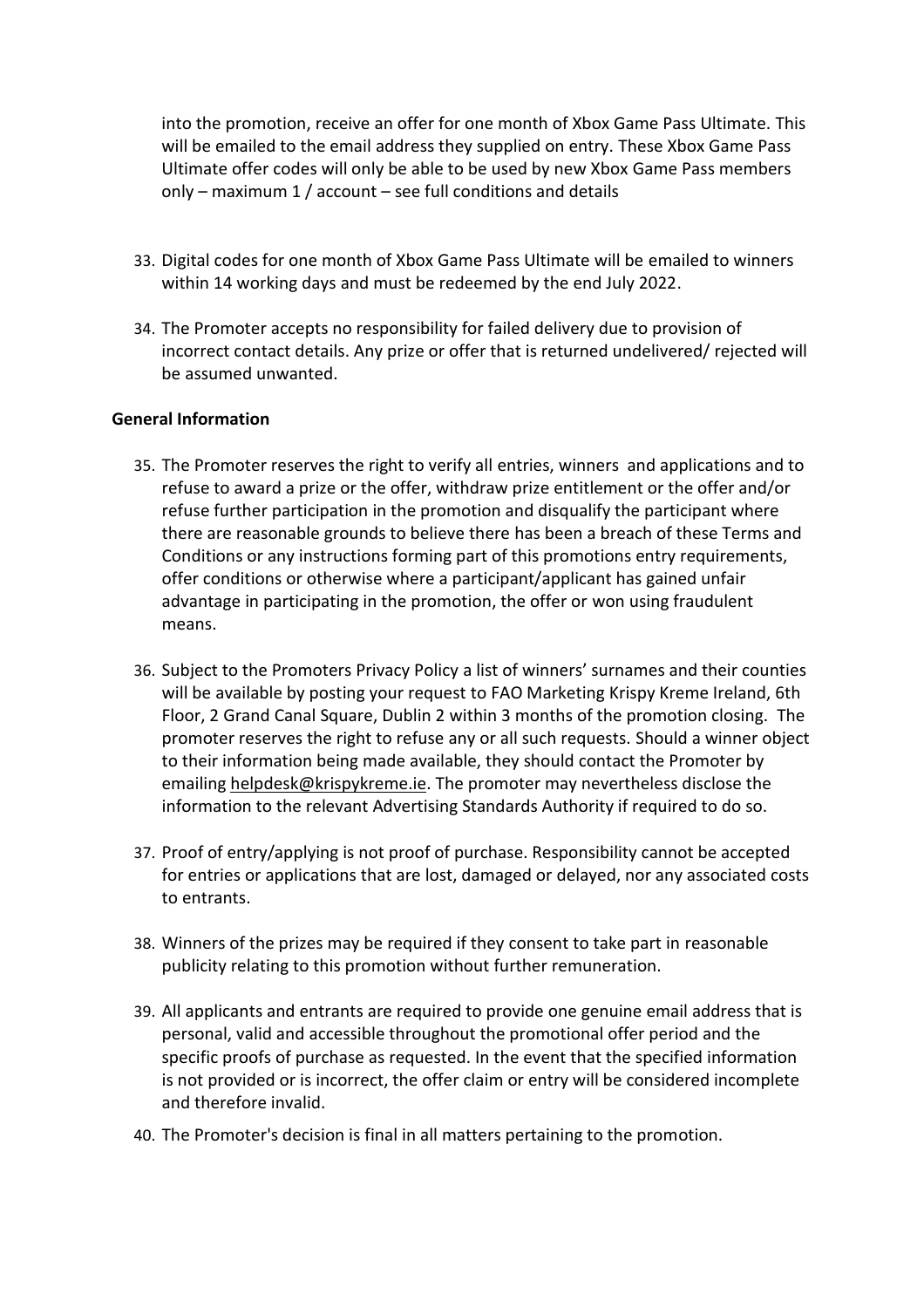- 41. In the event of circumstances outside the reasonable control of the Promoter, or otherwise where fraud, abuse, and/or an error (human or computer) affects or could affect the proper operation of this promotion or the awarding of prizes or the offer, and only where circumstances make this unavoidable, the Promoter reserves the right to cancel or amend the promotion or these Terms and Conditions, at any stage, but will always endeavour to minimize the effect to participants in order to avoid undue disappointment.
- 42. The Promoter and its associated agencies and companies will not be liable for any loss (including, without limitation, indirect, special or consequential loss or loss of profits), expense or damage which is suffered or sustained (whether or not arising from any person's negligence) in connection with this promotion or accepting or using the prize/gift, except for any liability which cannot be excluded by law (including personal injury, death and fraud) in which case that liability is limited to the minimum allowable by law.
- 43. The Promoter may at its absolute discretion disqualify any participant found to be tampering with the entry or application process or operation of the website or to be acting in any manner disruptive to the promotion.
- 44. Sometimes, through reasons outside of the Promoters control, the website (as with any website) may not be accessible. The Promoter cannot guarantee continuous, uninterrupted access to the website. No responsibility will be accepted for any difficulties in entering, claiming or any entries/claims delayed or corrupted. The Promoter will have no liability for any loss arising out of such an event.
- 45. Limitations of liability: insofar as permitted by law, neither the Promoter nor the promotional parties assume any responsibility or liability for:

1.1. Any incorrect or inaccurate code entry, or for any faulty, incorrect, errors or failed electronic data transmissions;

1.2. Any unauthorised access to, or theft, destruction or alteration of codes at any point in the operation of this promotion;

1.3. Communications line failure, regardless of cause, with regard to any equipment, systems, networks, lines, satellites, servers, computers or providers utilised in any aspect of this promotion;

1.4. Inaccessibility or unavailability of the internet or the website or any combination thereof;

1.5. Insofar as permitted by law, any injury or damage to participants or to any other person's computer which may be related to or resulting from any attempt to participate in the promotion.

46. If any of these clauses should be determined to be illegal, invalid or otherwise unenforceable then it shall be severed and deleted from these Terms and Conditions and the remaining clauses shall survive and remain in full force and effect.